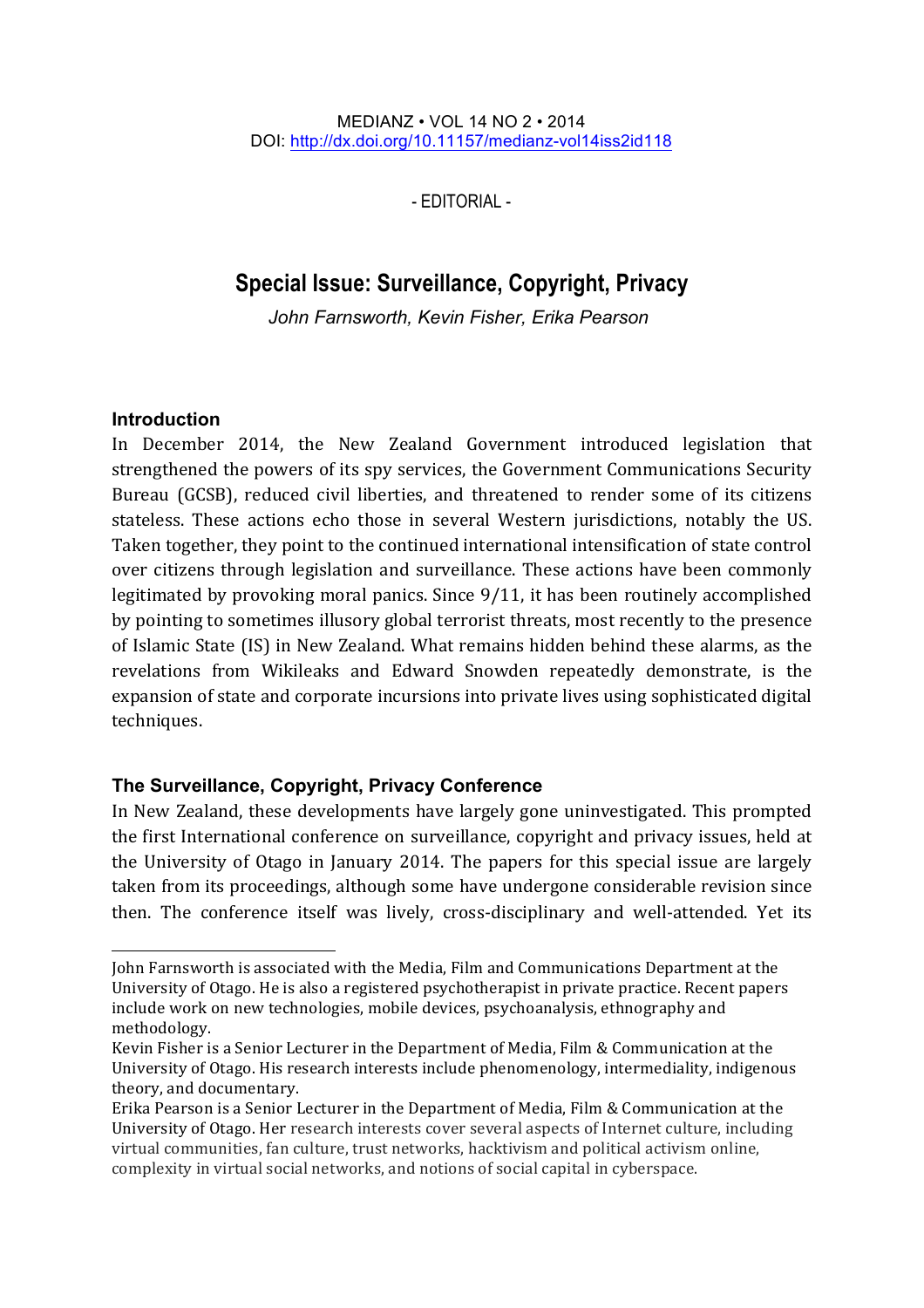vibrancy was offset by two factors: new revelations since the event regarding the depth of the problem, and the clear recognition that online surveillance, like rust, never sleeps. This was one of the gloomiest themes to emerge, with widespread agreement that many ordinary rights have been muted or removed by governments and big corporations.

Three days of intensive discussion amongst forty-one participants, swelling to a hundred for each of the four public keynote sessions. Each session strung together surveillance, privacy and copyright issues; and saw hacktivists engaged with academics, policy analysts debating cryptographers, and former spies questioning legal experts.

The conference threw into sharp relief the inequities and injustices of recent Internet legislation. As journalist Nicky Hager demonstrated, New Zealand is as complicit as anywhere. This has been not just through the Search and Surveillance Act 2012, or subsequent legislation, but also in its role as long-standing accomplice of the US Government through the long-running Five Eyes programme and the Waihopa Echelon base. 

Privacy was a second prominent theme. A significant issue, often lost in public debate, is the difference between privacy and anonymity. Vikram Kumar, the ex-CEO of Mega clarified the distinction by describing how his company uses encrypted cloud storage to ensure privacy but not anonymity. Mega, he insisted, responds to reasonable requests to investigate illegal activity by site users who have violated privacy to gain anonymity.

Graham Murdock's keynote address highlighted the dense entanglement of state and corporate interests. As he and many presenters emphasised, data-mining lies at the heart of this issue: Big Data's use in predicting often invisible patterns of behaviour. Such data-mining compounds staggering amounts of digital traffic, sifting it through keywords and tags for markers of significance. But this ceaseless activity remains both largely ungoverned and highly obscure.

Hager emphasised that, nonetheless, any single individual has little chance of interception; but Judge Harvey also raised important civil liberties implications of state 'fishing expeditions'. He reminded his audience that in earlier days phone tapping carried tough legal restrictions and penalties, a dramatic difference to the open season for mass monitoring now in place.

In the private sphere, the conference learnt how Big Data allows corporations, from casinos to online video companies, to anticipate behaviour before consumers know it themselves. This facilitates the shaping of spending patterns and consumer behaviour without any consumer awareness. Big Data forecasts when employees may quit their job or enables airlines to change online prices instantly, based on closely forecasting seat demand.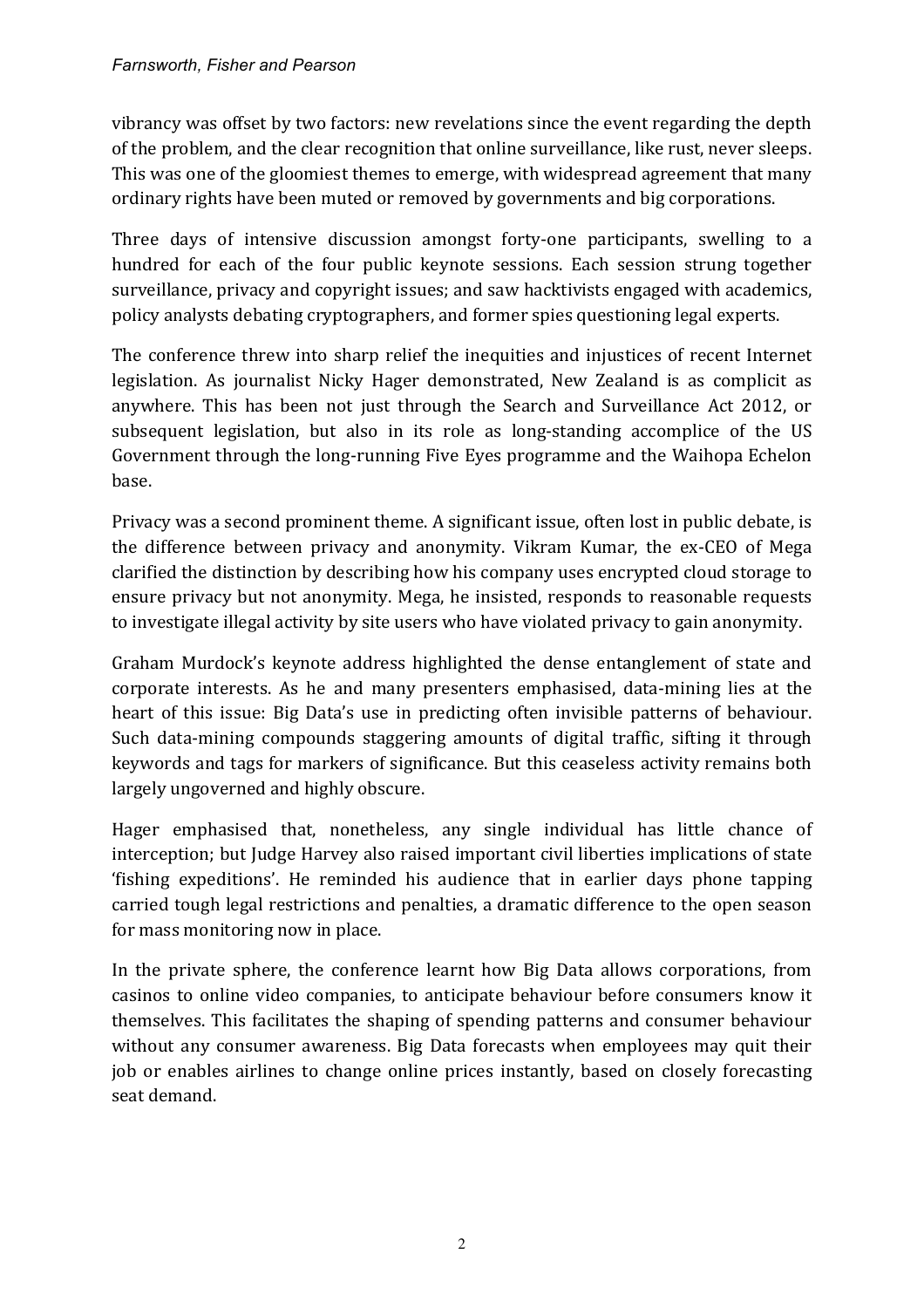In the sessions, Labour MP Clare Curran highlighted the growing lack of protection against state or private intrusion. She proposed a new digital Bill of Rights to address this, though Labour's election defeat makes its development problematic.

Similar debates circulated around copyright, where, it was argued, the better protection it affords corporations than creators they represent lies at the heart of online piracy wars. These tensions have produced alternative strategies of Copyleft and the Creative Commons.

Underlying all these discussions was the question of an open Internet. Hager suggested it may remain open, though it has never been secure; other speakers reminded delegates that, open or not, it runs in parallel to other, inaccessible Internets such as Darknet. Either way, conference discussion suggested the open Internet may well crumble. Individual states, such as China, have reacted to the Edward Snowden revelations, by continually seeking to limit or manage the Internet.

### **The Current Environment**

In some ways, the conference acted as a lens for events that have continued to unfold. In New Zealand, the general election debates were dominated by discussions of privacy, data sovereignty, free trade agreements and copyright. Much of this was in direct response to the release of Nicky Hager's book, *Dirty Politics*, which had received its gestation through the conference. It was also in response to the extraordinary online conference in Auckland, also known as the 'Moment of Truth', attended by Glen Greenwald, Julian Assange and Edward Snowden. The political fallout of domestic spying allegations claimed cabinet figures, bloggers and others, though December 2014 reports on the New Zealand Security and Intelligence Service (NZSIS) hardly suggest this will lead to more stringent oversight of state spying or surveillance activity.

It was not just government and state institutions that had a busy year. In the commercial sphere, questions were raised over privacy of users when major social media networks let slip that they had been studying social media use, commercializing user data, and even conducting experiments on user 'social graphs', manipulating the information they saw and studying how it affected users behaviour and even mood. Algorithmic approaches to social data saw data mining techniques dig ever deeper. The boundaries of privacy and anonymity spent the year in flux, being redrawn as much by commercial interests as by shifting social and cultural practices.

Even the Darknet was not immune to these changes, with major underground sites like Silk Road and Utopia being targeted by international law enforcement, using the same tools as the users of those sites to gather evidence and target suspects. It is still to be seen whether these arrests raise the profile of the Darknets with more and more users, or whether such sites are driven deeper, further out of reach of users who perhaps do not have the skills or knowledge to access them and the hidden spaces they represent.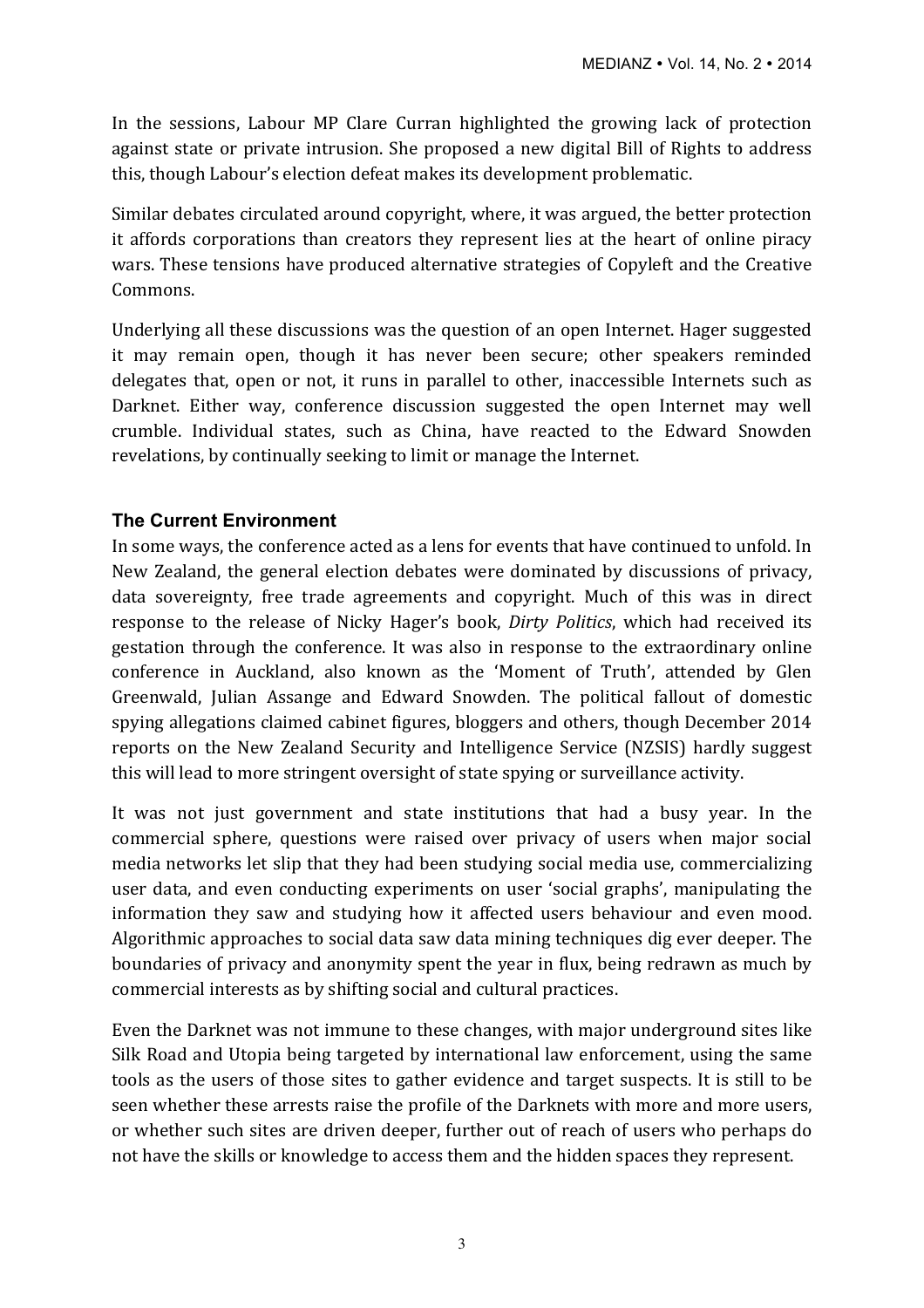#### *Farnsworth, Fisher and Pearson*

Copyright continued to be a contentious issue, with all the players, creator/consumers and corporations working both with and against each other to forge new practices of creation that made sense in the digital age. Throughout 2014, copyright and 'copyleft' debates highlighted the tensions produced by new technologies, and the trend seemed to be to move away from containers of content (protected by things like DRM systems) towards copyright and licensing practices on the content itself, with significant questions as to how to protect the value of increasingly ephemeral content while also adapting to a digital ecosystem. This has played out in music (for example with major artists leaving Spotify over questions of payment), television and movies (represented by Netflix's continually increasing market share), and even publishing with the growing movement towards open access in books and publishing as well as coding and infrastructure development.

The digital media infrastructure itself has also been shaken, with bugs in the code revealing just how widespread the code has become, and just how reliant we are on increasingly hidden and unremarked-upon systems maintained by a relatively tiny number of individuals, mostly volunteers. As the recent New Zealand elections and other activities around the world have forced us to face, most users do not think about the systems, codes, laws, commercial imperatives and political decisions that shape our digital environment. This makes the ideas and issues raised in this special edition of *MEDIANZ* that much more important as we make decisions that will shape the digital world around us for years to come.

#### **Contributions**

The themes of the conference were surveillance, copyright and privacy but, in this issue, these are cross-cut by several others. Two in particular stand out: one is a consistent emphasis on a sustained critical scrutiny of surveillance, copyright and privacy concerns. It is worked out differently across each paper, but is common to most. A second theme highlights the pragmatics of the response to such concerns: how the processes and modes of engagement with state and corporate surveillance actually take place. This runs across Hager's opening paper detailing state mass surveillance, Murdock on the erosion of citizenship, Taffel on anti-surveillance software, Farnsworth on digital mimicry, McGuire on Creative Commons, and Harvey's closing paper on legislative responses to surveillance challenges.

The special issue begins with essays by two keynote speakers, Nicky Hager and Professor Graham Murdock. Hager traces the history of New Zealand's involvement with Anglo-American electronic surveillance systems since WWII and the rapid development of its national intelligence agency: the GCSB within the global Five Eyes Network. Murdock takes a longer historical view and focuses more on the Anglo-American context. He locates the historical precursors of global systems in pre-modern practices of census taking and the formalisation of state citizenship.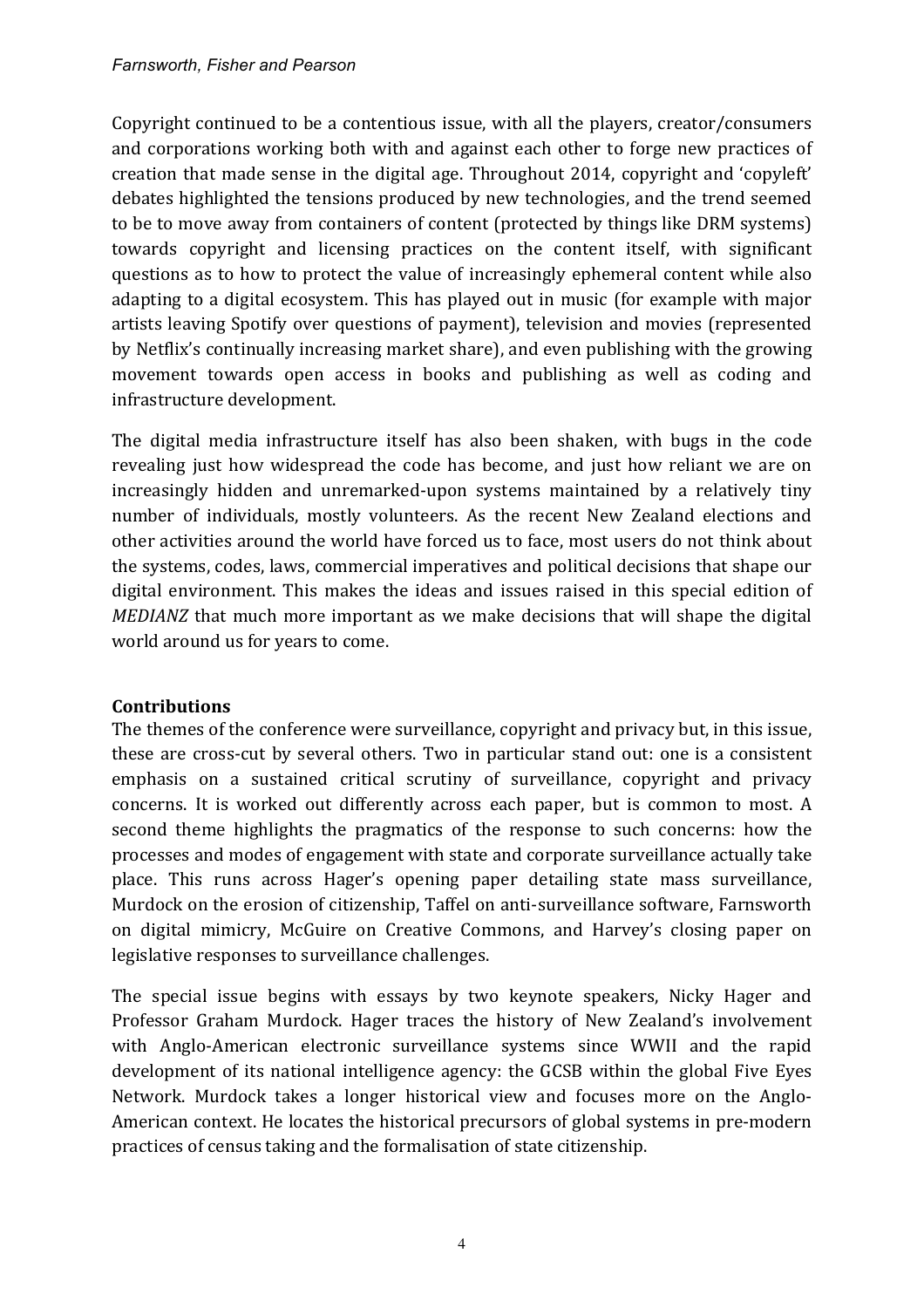Both Hager and Murdock describe a transition between two eras of surveillance. The first justified itself as a necessary response to exigent global threats (such as WWII). In the second, surveillance becomes legitimated as a permanent, proactive tool of government. In this new era, states claim the need to manage internal and external threats—targeting not just enemy states but also 'friendly' trading partners, foreign and domestic citizens, as well as private corporations. The correlative shift from 'human intelligence' to 'signals intelligence' has also, crucially, changed the focus from targeted surveillance to mass monitoring of entire populations, as the Snowden revelations confirm. 

Hager details how these systems function, leading the reader through diagrams released by Snowden and others. He details how surveillance works around state sovereignty, commonly by nominating a state intelligence agency to spy on its own citizens. This, Hager claims, was the case with Kim Dotcom. Whilst Hager insists most citizens need not worry about individual intrusion, his main concern is how active political participation is deterred by the public awareness of such systems and the fear of being targeted. Murdock expresses similar concerns. He reflects on the semantic games that state agencies employ in subjecting their own citizenry to otherwise illegal forms of monitoring. He further argues that 'saturation surveillance' is doing more than simply deterring political participation: its ambient presence threatens to install a new social order, one bearing a greater resemblance to neo-feudalism than participatory democracy. In short, he raises the spectre of an emerging digital serfdom.

Murdock situates the political effects of surveillance within late capitalism: the  $20<sup>th</sup>$ Century convergence of intelligence and marketing methodologies, and the resulting conflation of citizen and consumer. He traces a series of widespread transformations from implicit surveillance within public institutions to explicit tracking of consumer behaviours, all of this made possible by the state and corporate harvesting of metadata. In terms of social justice, Murdock explores how for the citizen, like the consumer, the focus becomes not just upon what people have done but on what they might do. The implications, argues Murdock, are already evident in the changing legislation around 'terror' and copyright and how these terms are constructed.

The articles by Sy Taffel and Simon Ryan work through the theories of Bernard Stiegler to stage their critiques of surveillance practices. Both draw on his concepts of a libidinal economy and technicity: the primacy of technology in constituting what it means to be human. The Internet, and the surveillance software that monitors it, act as emerging forms of this technicity; together, they exemplify Stiegler's concept of technology as pharmakon, by which he means technology as both poison and remedy. From here, they explore the ambivalence of the Internet—holding out the possibility of developing collaborative 'cures' in the form of 'associative milieus' and 'economies of contribution', which nevertheless always remain vulnerable to the 'poison' of capture by state and corporate interests.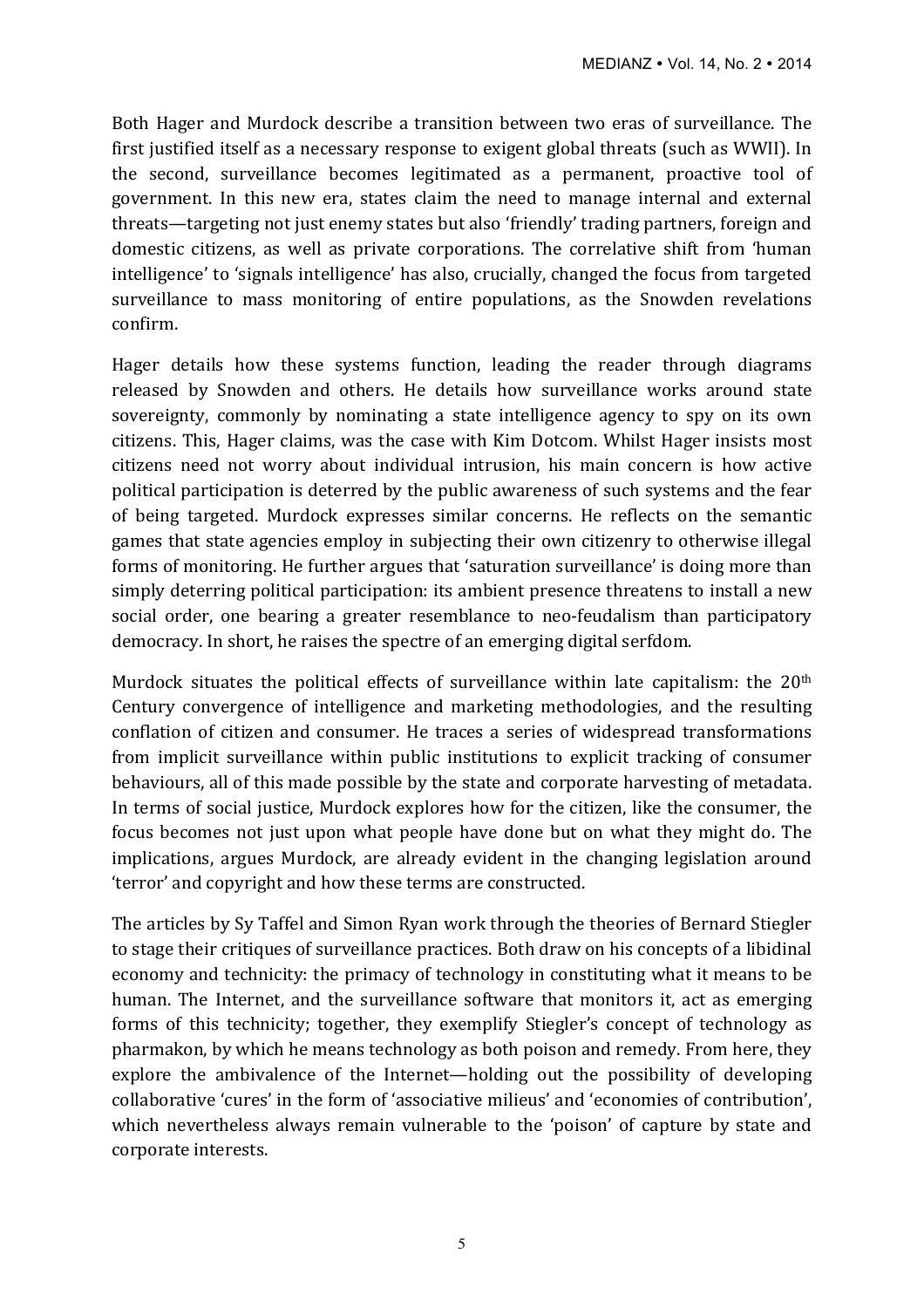This enables Taffel, reading through Stiegler, to critique the celebration of Internet 'open-ness' as naïve, given its neglect of how essential privacy and anonymity are for effective political action and dissent. Echoing Hager, he reminds us that temporary anonymity was critical for the activities of Snowden and Manning. He further points out that the flipside of 'openness' is a type of coerced, simulated transparency intrinsic to the 'societies of control' critiqued by Deleuze. Openness, he argues, is not a default setting that guarantees privacy; on the contrary, the right to privacy must be constantly won on a plane of shifting conflicts. To this end, Taffel provides detailed analyses of several software applications developed to preserve anonymity and the collectives these sustain.

Ryan touches on many of Taffel's concerns but outlines Stiegler's thought in more detail. In particular, he focuses on the possibility of developing what Stiegler describes as a 'politics of care'. This is the 'cure' dimension of the pharmakon: the issue of how to engage with an increasingly 'addictogenic' society where consciousness itself becomes a commodity through the capacity of digital, online technologies to persistently harness attention. This 'always-on', pervasive software threatens to disindividuate humans as political beings and to create new, readily surveilled subjects and social formations. The dilemma, for Ryan, is whether an alternate economy of contribution can still grow. Such a possibility is both within and against what he describes, following Stiegler, as the contemporary hypercapitalist economy of consumption. Like Hager, his key concern involves the power of mass surveillance to discourage cultural and political participation. 

John Farnsworth takes up the ambivalence of the Internet explored by Taffel and Ryan in yet another way. He investigates the dual role of digital mimicry. As he demonstrates, mimicry has a complex relationship with power, an insight he elaborates by drawing on Homi Bhaba's account of the relationship between coloniser and colonized. In the digital arena, Farnsworth describes how sophisticated practices of camouflage, and shifts between simulation and deception, colonise digital technologies in just the same way as Babha describes domination in postcolonial societies. Yet, like Taffel and Ryan, mimicry can be both poison and cure, and Farnsworth illustrates this through detailed examples. They range from collective innovations in algorithmic swarming and new robotic technologies to the way text mining and predictive analytics allow microscopic tracking of individual and collective behaviours. Such tracking and predicting extends to simulating and reproducing even unconscious human gestural communication; deployed across mobile devices, from predictive text to targeted ads, they generate both emancipatory and exploitative possibilities.

Mark McGuire's essay is the only one to focus specifically on copyright issues. He concentrates on Creative Commons licensing in New Zealand, and focuses on the tensions surrounding property rights and the right to share new work experienced by a variety of institutions and practitioners. Drawing on the work of Lessig, McGuire describes how, within the virtual commons, the digitization of cultural artefacts poses a